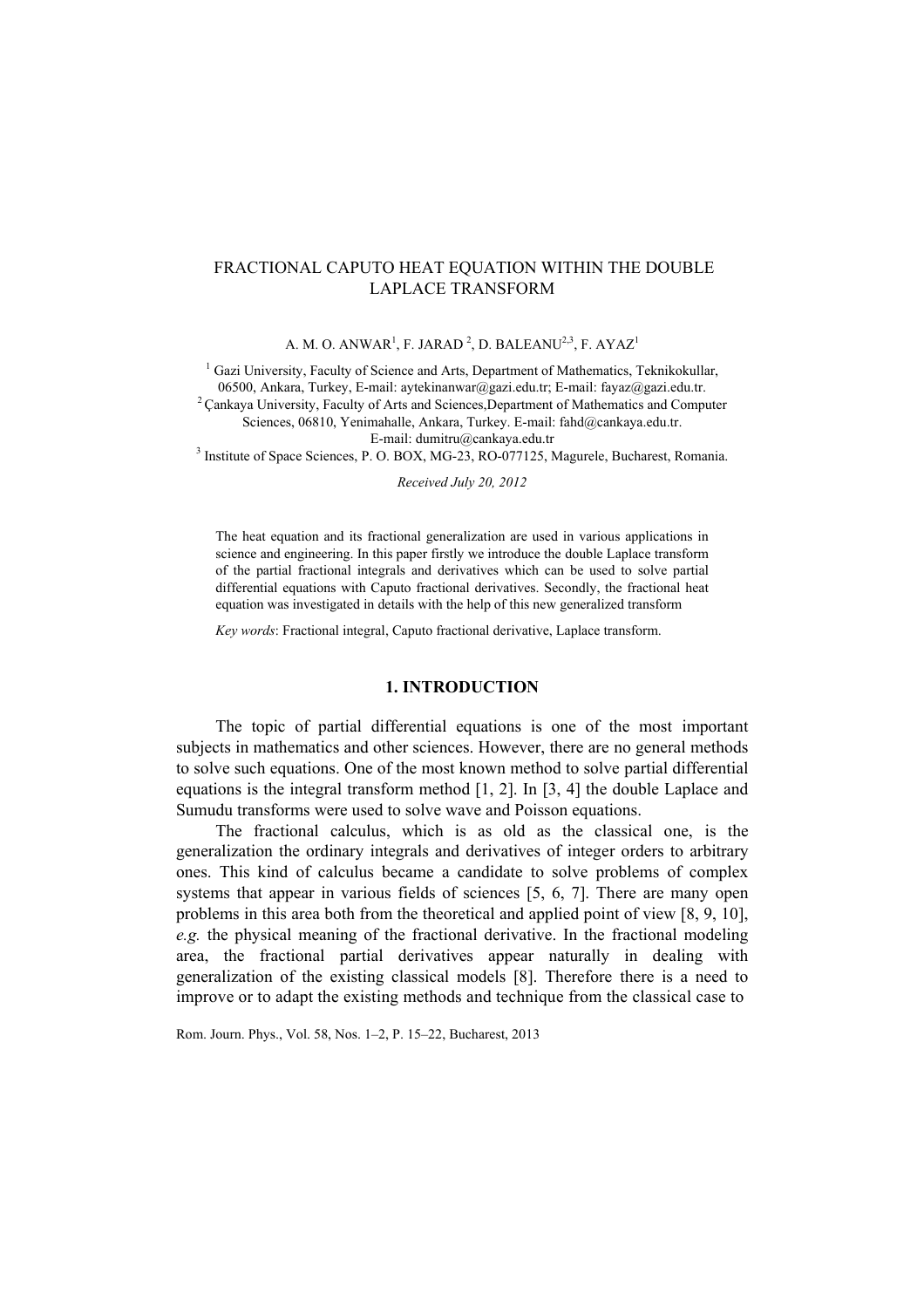the fractional one. At the first sight this process seems simple and direct but in fact this is a complicated process and it requires much attention mainly because the fractional calculus requires some additional conditions in order to be defined correctly [8].

Maravall used the Laplace transform method to obtain the explicit solution of a certain kind of ordinary differential equations with fractional derivatives (see [5] and the references therein). Oldham and Spanier also used the Laplace transform method to solve another type of homogeneous ordinary differential equations of fractional order. The Laplace transform was also used by Dorta, Seitkazieva, Miller and Ross to find solutions of such equations. Many authors like Gerasimov, Fedosov, Yanenko, Biacino, Miseredino and Fujita attempted to solve partial differential equation with fractional orders (see [5] and the references therein). To our knowledge, solving fractional order partial differential equations using the double Laplace transform is still an open problem.

An important application of the heat equation can be seen as the measurement of the thermal diffusivity in polymers [11]. In addition it appears in financial mathematics in the modeling of options. Also we can mention that it appears in describing pressure diffusion in an porous medium. Generally this equation cannot be solve analytically and the numerical techniques are used frequently. The fractional generalization of the heat equation can be related to the nonlocal phenomena and itself presents its own interest.

Taking into account the above mentioned results, in this work, we establish the double Laplace formulas for the partial fractional derivatives and apply these formulas to solve a fractional heat equation with certain initial and boundary conditions.

This manuscript is organized as follows:

In the second section we present the basic definitions of the fractional integrals and derivatives (both ordinary and partial), and the double Laplace transform. In the third section we introduce the double Laplace transforms of the partial fractional integrals and Caputo derivatives. In the fourth section we solve a fractional heat equation with certain initial and boundary conditions. The fifth section is devoted to the conclusion.

# **2. PRELIMINARIES**

In this section we summarize the basic definitions of ordinary and partial fractional integrals and derivatives and the double Laplace transform.

The left Riemann-Liouville fractional integral of order  $\alpha$ , on the half axis  $\mathbb{R}^+$ , of a function *f* is defined by [5-8]

$$
({}_{x}I_{0^{+}}^{\alpha}f)(x) = \frac{1}{\Gamma(\alpha)}\int_{0}^{x} (x-\xi)^{\alpha-1} f(\xi) d\xi
$$
 (1)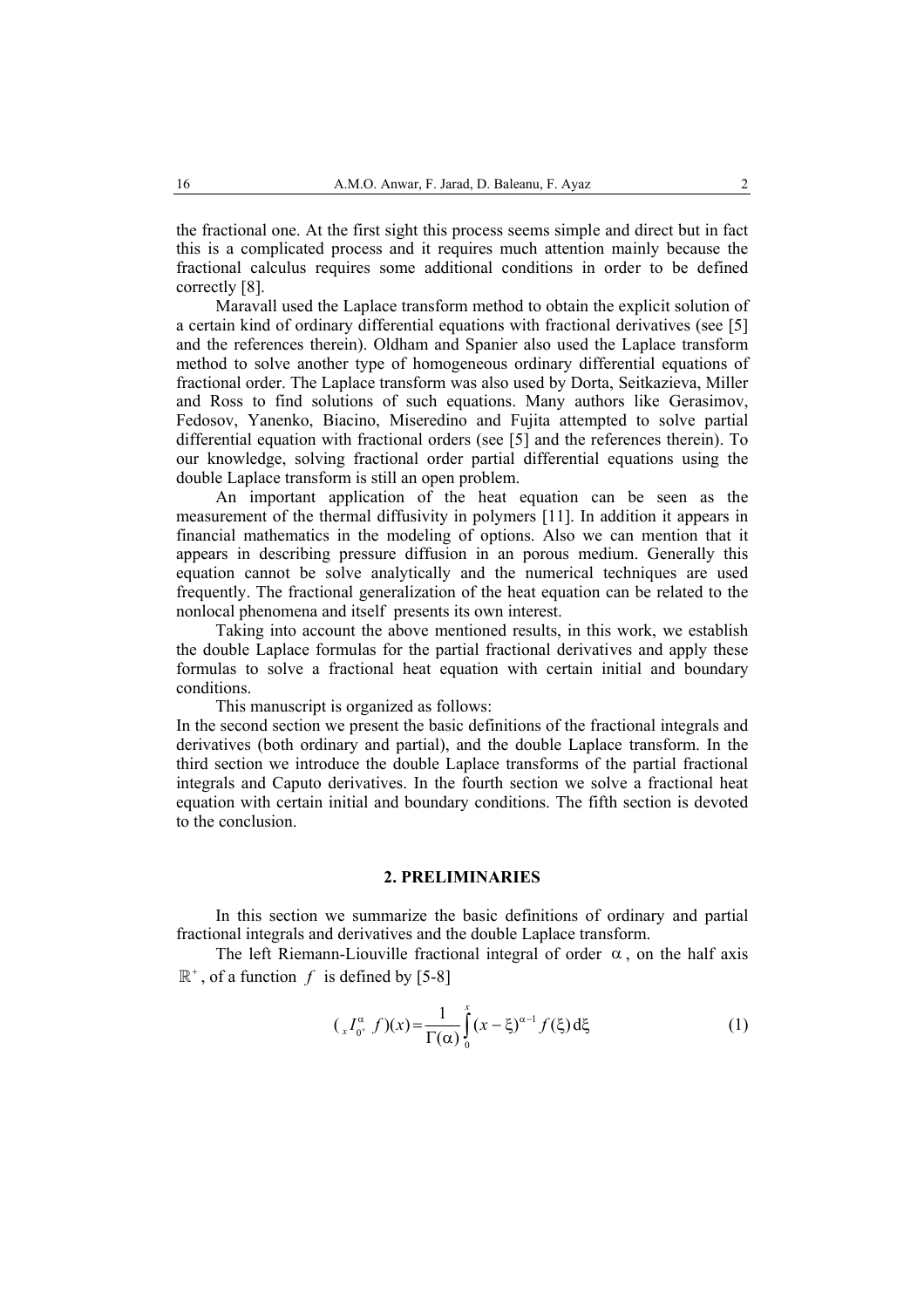where  $\alpha \in \mathbb{C}$  and  $\Re(\alpha) > 0$ .

The left Riemann-Liouville fractional derivative of order  $\alpha$ , on the half axis  $\mathbb{R}^+$ , of a function *f* is defined by [5-8]

$$
({}_{x}D_{0^{+}}^{\alpha} f)(x) = \left(\frac{d}{dx}\right)^{n} \frac{1}{\Gamma(n-\alpha)} \int_{0}^{x} (x - \xi)^{\alpha - n - 1} f(\xi) d\xi
$$
 (2)

where  $n-1 < \Re(\alpha) \le n$ ,  $n \in \mathbb{N}$ .

The left Caputo fractional derivative of order  $\alpha$ , on the half axis  $\mathbb{R}^+$ , of a function  $f$  is defined by [5, 8]

$$
(\,_{x}^{c}D_{0^{+}}^{\alpha}f)(x) = \frac{1}{\Gamma(n-\alpha)}\int_{0}^{x}(x-\xi)^{\alpha-n-1}\left(\frac{d}{d\xi}\right)^{n}f(\xi)\,d\xi\tag{3}
$$

where  $n - 1 < \Re(\alpha) \le n, \quad n \in \mathbb{N}$ .

Similarly, the partial fractional integrals and Caputo derivatives of a function  $f(x,t)$ , where  $(x,t) \in \mathbb{R}^+ \times \mathbb{R}^+$  are defined [5-8] as follows

$$
{}_{x}I_{0^{+}}^{\alpha} f(x,t) = \frac{1}{\Gamma(\alpha)} \int_{0}^{x} (x - \xi)^{\alpha - 1} f(\xi, t) d\xi, \qquad (4)
$$

$$
{}_{y}I_{0^{+}}^{\beta}f(x,t) = \frac{1}{\Gamma(\beta)} \int_{0}^{t} (t-\tau)^{\beta-1} f(x,\tau) d\tau, \qquad (5)
$$

$$
{}_{t}I_{0^{+}}^{\beta}x_{0^{+}}^{\alpha}f(x,t) = \frac{1}{\Gamma(\alpha)\Gamma(\beta)}\int_{0}^{t}\int_{0}^{x}(t-\tau)^{\beta-1}(x-\xi)^{\alpha-1}f(\xi,\tau)d\xi d\tau, \qquad (6)
$$

$$
{}_{x}^{c}D_{0^{+}}^{\alpha}f(x,t)=\frac{1}{\Gamma(n-\alpha)}\int_{0}^{x}(x-\xi)^{n-\alpha-1}\left(\frac{\partial}{\partial\xi}\right)^{n}f(\xi,t)d\xi,
$$
\n(7)

$$
{}_{t}^{c}D_{0^{+}}^{\beta}f(x,t) = \frac{1}{\Gamma(m-\beta)}\int_{0}^{t}(t-\tau)^{m-\alpha-1}\left(\frac{\partial}{\partial\tau}\right)^{m}f(x,\tau)d\tau, \tag{8}
$$

$$
{}_{t}^{c}D_{0^{+}}^{\beta} {}_{x}^{c}D_{0^{+}}^{\alpha} f(x,t) = \frac{1}{\Gamma(n-\alpha)\Gamma(m-\beta)} \int_{0}^{t} \int_{0}^{x} (t-\tau)^{m-\beta-1} (x-\xi)^{n-\alpha-1} \frac{\partial^{m+n} f(\xi,\tau)}{\partial \tau^{m} \partial \xi^{n}} d\xi d\tau, \tag{9}
$$

where  $n-1 < \Re(\alpha) \le n$ ,  $m-1 < \Re(\beta) \le m$ ,  $n, m \in \mathbb{N}$ .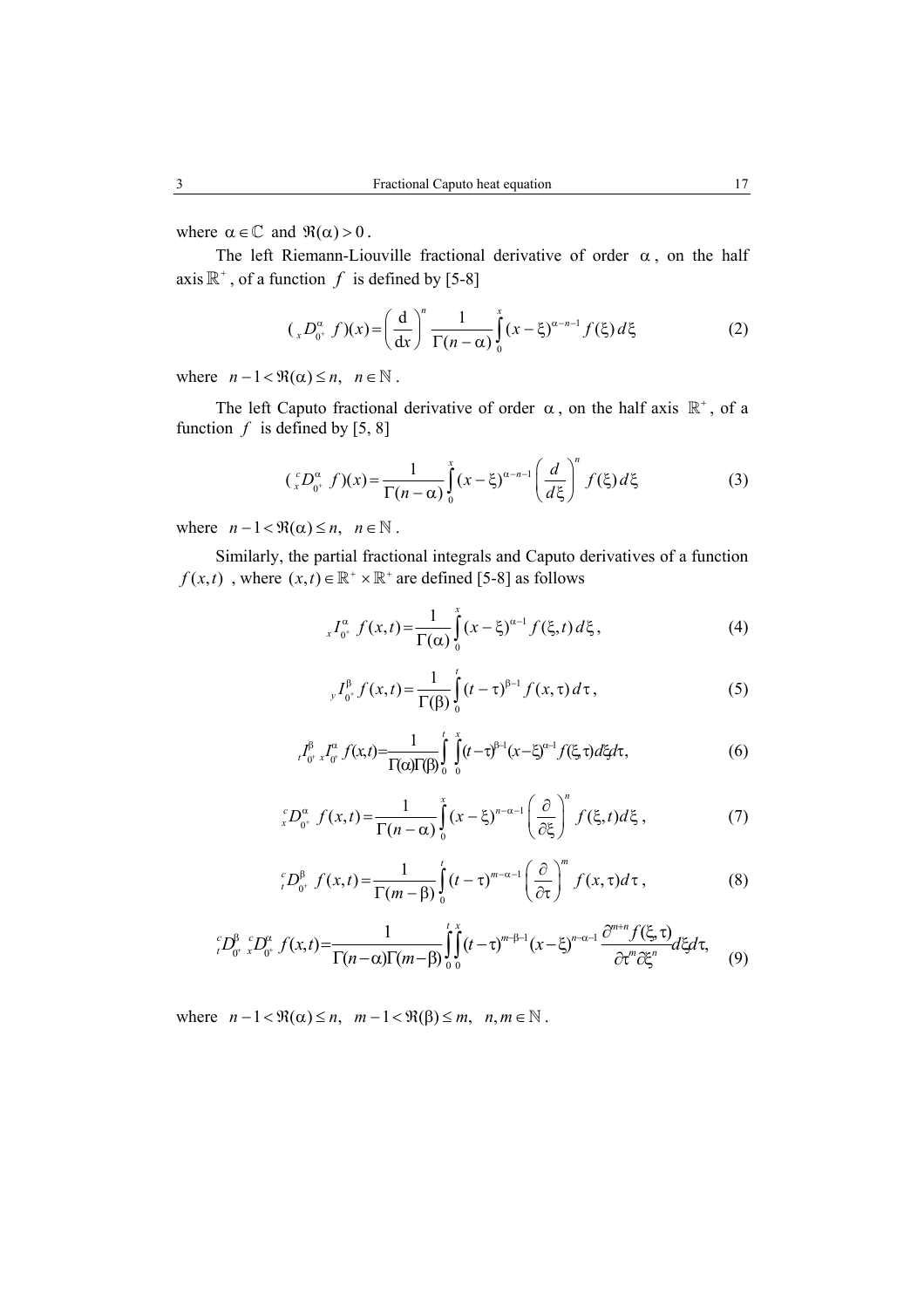The Laplace transforms of the fractional integrals and Caputo fractional derivatives are given in the following lemma.

## **Lemma 2.1.** [5,6]

(a) Let  $\Re(\alpha) > 0$  and  $f \in L_1(0, b)$  for any  $b > 0$ . Also let the estimate  $|f(t)| < Ae^{p_0 t}$ ,  $t > b > 0$  hold for the constants  $A, p_0 > 0$ . Then,

$$
L\left\{I_{0^+}^{\alpha} f\right\}(s) = s^{-\alpha} L\left\{f\right\}
$$

(b) Let  $\alpha > 0$ ,  $n - 1 < \alpha \le n$ ,  $(n \in \mathbb{N})$  be such that  $f \in C^n(\mathbb{R}^+)$ ,  $f^{(n)} \in L_1(0, b)$ that for any b>0,  $|f(t)| < Ae^{p_0 t}$ , the Laplace transforms of f and  $f^{(n)}$  exist, and  $\lim_{t \to \infty} f^{(k)}(t) = 0$  for  $k = 0,1,...,n$  for. Then

$$
L\left\{ {^C D}_{0^+}^{\alpha} f \right\}(s) = s^{\alpha} L\left\{f\right\}(s) - \sum_{k=0}^{\infty} s^{\alpha-k-1} f^{(k)}(0).
$$

Below we present the definition of the double Laplace transform and the formulas for the double Laplace transforms for the first partial derivatives. For more details we refer the readers to references [3, 4] and the references therein.

**Defintion 2.2.** [3, 4] Let  $f$  be a function of 2 variables  $x$  and  $t$ , where  $x, t > 0$ . The double Laplace transform of f is defined by

$$
L_t L_x \{ f(x,t) \} (s_1, s_2) = \int_0^\infty e^{-s_2 t} \int_0^\infty e^{-s_1 x} f(x,t) dx dt . \tag{10}
$$

The following are the formulas of the double Laplace transforms of the first partial derivatives of  $f$  with respect to  $x$  and  $t$  [4].

$$
L_t L_x \left\{ \frac{\partial f(x,t)}{\partial x} \right\} (s_1, s_2) = s_1 L_t L_x \left\{ f(x,t) \right\} - L_t \left\{ f(0,t) \right\} (s_2), \tag{11}
$$

$$
L_t L_x \left\{ \frac{\partial f(x,t)}{\partial t} \right\} (s_1, s_2) = s_2 L_t L_x \left\{ f(x,t) \right\} - L_x \left\{ f(x,0) \right\} (s_1), \tag{12}
$$

where  $L_x$  and  $L_t$  represent the Laplace transforms with respect to the variables *x* and *t* , respectively.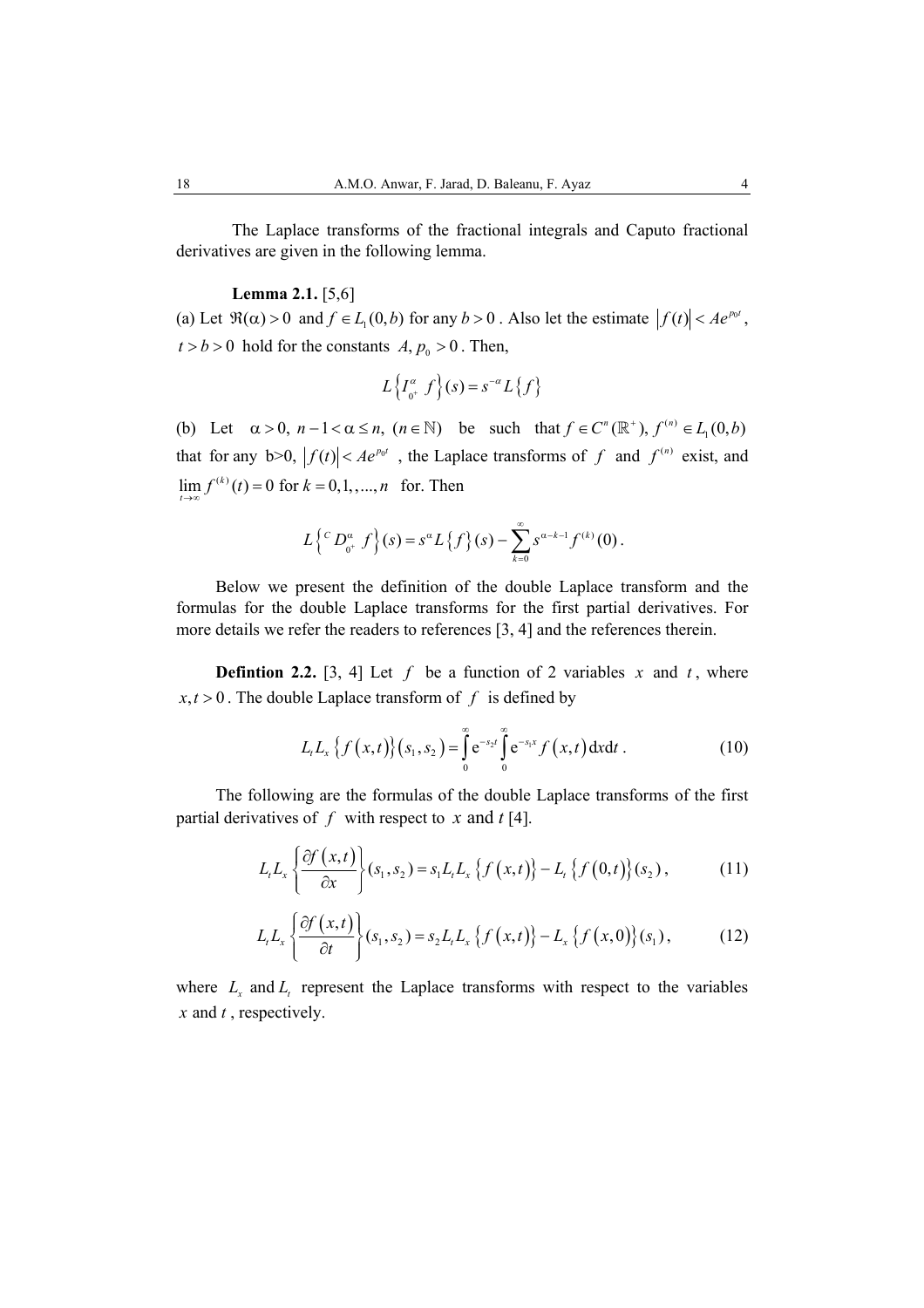### **3. THE LAPLACE TRANSFORMS OF FRACTIONAL PARTIAL INTEGRALS AND DERIVATIVE**

Before we establish the Laplace transforms of the fractional partial integrals and derivatives, we present the Laplace transform formulas for the partial derivatives of an arbitrary integer order in the following theorem.

**Theorem 3.1.** Let  $f \in C^l(\mathbb{R}^* \times \mathbb{R}^*)$ ,  $l = \max\{m, n\} \exists k, \tau_1, \tau_2 > 0$  such that  $\left|\frac{i+j f(x,t)}{2} \right| < k e^{x \tau_1 + t \tau_2}, i = 0,1,...,n, j = 0,1,...,$  $\left| \frac{f(x,t)}{f(x)} \right|$  <  $ke^{x\tau_1 + t\tau_2}$ ,  $i = 0, 1, ..., n, j = 0, 1, ..., m$  $x^i\partial t$  $\left. \frac{\partial^{i+j} f(x,t)}{\partial x^i} \right| < k e^{x \tau_1 + t \tau_2}, \ i = 0, 1, ..., n, j = 1$  $\left|\frac{\partial f(x,y)}{\partial x^i \partial t^j}\right|$  <  $ke^{xt_1 + tx_2}$ ,  $i = 0,1,...,n$ ,  $j = 0,1,...,m$ . Then the following formulas hold:

$$
L_{t}L_{x}\left\{\frac{\partial^{n} f(x,t)}{\partial x^{n}}\right\} = s_{1}^{n}L_{x}L_{t}\left\{f(x,t)\right\} - \sum_{k=0}^{n-1} s_{1}^{n-1-k}L_{t}\left\{\frac{\partial^{k} f(0,t)}{\partial x^{k}}\right\},\qquad(13)
$$

$$
L_t L_x \left\{ \frac{\partial^m f(x,t)}{\partial t^m} \right\} = s_2^m L_x L_t \left\{ f(x,y) \right\} - \sum_{j=0}^{m-1} s_2^{m-j-1} L \left\{ \frac{\partial^j f(x,0)}{\partial t^j} \right\}, \tag{14}
$$

$$
L_{t}L_{x}\left\{\frac{\partial^{m+n} f(x,t)}{\partial t^{m} \partial x^{n}}\right\} = s_{1}^{n} s_{2}^{m} \left[L_{t}L_{x}\left\{f(x,y)\right\} - \sum_{j=0}^{m-1} s_{2}^{-j-1} L_{x}\left\{\frac{\partial^{j} f(x,0)}{\partial t^{j}}\right\}\right] - \sum_{i=0}^{n-1} s_{1}^{-i-1} L_{t}\left\{\frac{\partial^{i} f(0,t)}{\partial x^{i}}\right\} + \sum_{i=0}^{n-1} \sum_{j=0}^{m-1} s_{1}^{-i-1} s_{2}^{-j-1} \frac{\partial^{i+j} f(0,0)}{\partial x^{i} \partial t^{j}}\right],
$$
(15)

where  $\frac{\partial^{i+j} f(0,0)}{\partial x^i \partial t^j}$ *f*  $x^i\partial t$  $\partial^{i+}$  $\frac{\partial}{\partial x^{i}} \frac{\partial}{\partial t^{j}}$  denotes the value of the mixed derivative at the point (0,0).

*Proof*. The proof is similar to that of the Laplace transforms of the ordinary derivatives of functions of a single variable.

In the following lemma, we establish the double Laplace transforms of the partial fractional integrals.

**Lemma 3.2.** Let  $\mathfrak{R}(\alpha)$ ,  $\mathfrak{R}(\beta) > 0$  and  $f \in L_1 \left[ (0, a) \times (0, b) \right]$  for any  $a, b > 0$ . Also let  $| f (x,t) | \leq k e^{x \tau_1 + t \tau_2}, x > a > 0, t > b > 0$  hold for constants  $k, \tau_1, \tau_2 > 0$ . Then,

$$
L_t L_x \{ _x I_{0^+}^{\alpha} f(x,t) \} (s_1, s_2) = \frac{1}{s_1^{\alpha}} L_t L_x \{ f(x,t) \} (s_1, s_2), \qquad (16)
$$

$$
L_t L_x \{ _t I_{0^+}^{\beta} f(x,t) \} (s_1, s_2) = \frac{1}{s_2^{\beta}} L_t L_x \{ f(x,t) \} (s_1, s_2) , \qquad (17)
$$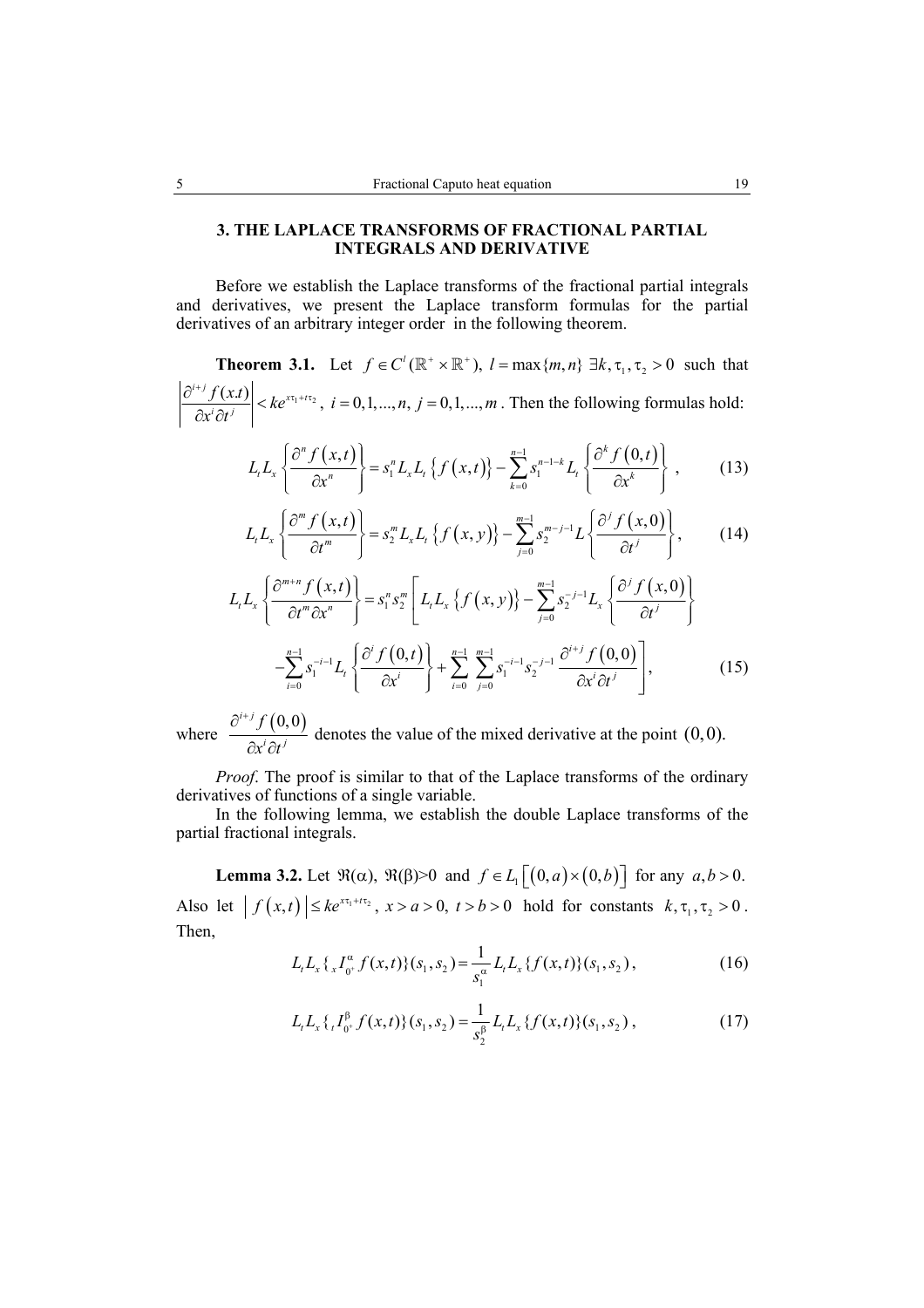and

$$
L_t L_x \{ _t I_{0^+}^{\beta} x I_{0^+}^{\alpha} f(x,t) \} (s_1, s_2) = \frac{1}{s_1^{\alpha} s_2^{\beta}} L_x L_t \{ f(x,t) \} (s_1, s_2).
$$
 (18)

*Proof.* The proof of existence of is analogous of the proof of Lemma 1.1. To derive the formulas (16), (17) and (18) we use the double Laplace transform of the convolution with respect to  $x$  for the first, the convolution with respect to  $t$  for the second and the Laplace transform of the double convolution for the third. For more information on double convolution, we refer the reader to references [3, 4] and the references therein.

Finally, the double Laplace transforms of the partial fractional Caputo derivatives are given in the following theorem:

**Theorem 3.3.** Let  $\alpha, \beta > 0$ ,  $n - 1 < \alpha \le n$ ,  $m - 1 < \beta \le m$ ,  $n, m \in \mathbb{N}$  be such that  $f \in C^l(\mathbb{R}^+ \times \mathbb{R}^+), l = \max\{m, n\}, f^{(l)} \in L_1[(0, a) \times (0, b)]$  for any  $a, b > 0$ ,  $| f(x,t) | \leq k e^{x \tau_1 + t \tau_2}, x > a > 0, t > b > 0$ , the Laplace transforms of *f* and  $i = 0,1,..., n, j = 0,1,...,$  $i+j$  $\frac{i}{i}$ ,  $\frac{j}{i}$ ,  $i = 0, 1, ..., n$ ,  $j = 0, 1, ..., m$  $\frac{\partial^{i+j} f}{\partial x^i \partial t^j}$ ,  $i = 0, 1, ..., n$ ,  $j = 0, 1, ..., m$  exist. Then,

$$
L_t L_x \left\{ {}^c_x D_{0^*}^\alpha f\left(x,t\right) \right\} = s_1^\alpha \left[ L_t L_x \left\{ f\left(x,t\right) \right\} - \sum_{i=0}^{n-1} s_1^{-1-i} L_i \left\{ \frac{\partial^i f\left(0,t\right)}{\partial x^i} \right\} \right],\qquad(19)
$$

$$
L_{t}L_{x}\left\{ {}_{t}^{c}D_{0^{+}}^{\beta}f\left(x,t\right)\right\} = s_{2}^{\beta}\left[L_{t}L_{x}\left\{ f\left(x,t\right)\right\} - \sum_{j=0}^{m-1} s_{2}^{-1-j}L_{x}\left\{ \frac{\partial^{j}f\left(x,0\right)}{\partial t^{j}}\right\} \right] \tag{20}
$$

and

$$
L_{t}L_{x}\left\{ {}_{t}^{c}D_{0^{+}}^{\alpha} {}_{x}^{c}D_{0^{+}}^{\alpha}f\left(x,t\right)\right\} = s_{1}^{\alpha} s_{2}^{\beta}\left[L_{t}L_{x}\left\{ f\left(x,t\right)\right\} - \sum_{i=0}^{n-1} s_{1}^{-1-i}L_{t}\left\{ \frac{\partial^{i} f\left(0,t\right)}{\partial x^{i}}\right\} - \sum_{j=0}^{n-1} s_{2}^{-1-j}L_{x}\left\{ \frac{\partial^{j} f\left(x,0\right)}{\partial t^{j}}\right\} - \sum_{i=0}^{n-1} \sum_{j=0}^{n-1} s_{1}^{-i-1} s_{2}^{-j-1} \frac{\partial^{i+j} f}{\partial y^{i} \partial x^{i}}(0,0)\right].
$$
\n(21)

*Proof*. The proof follows from Theorem 3.1 and Lemma 3.2.

Before we discuss the solution of fractional heat equation, we have to mention the Mittag-Leffler function which plays an important role in the theory of fractional differential equations [5-8]. The Mittag-Leffler function is defined by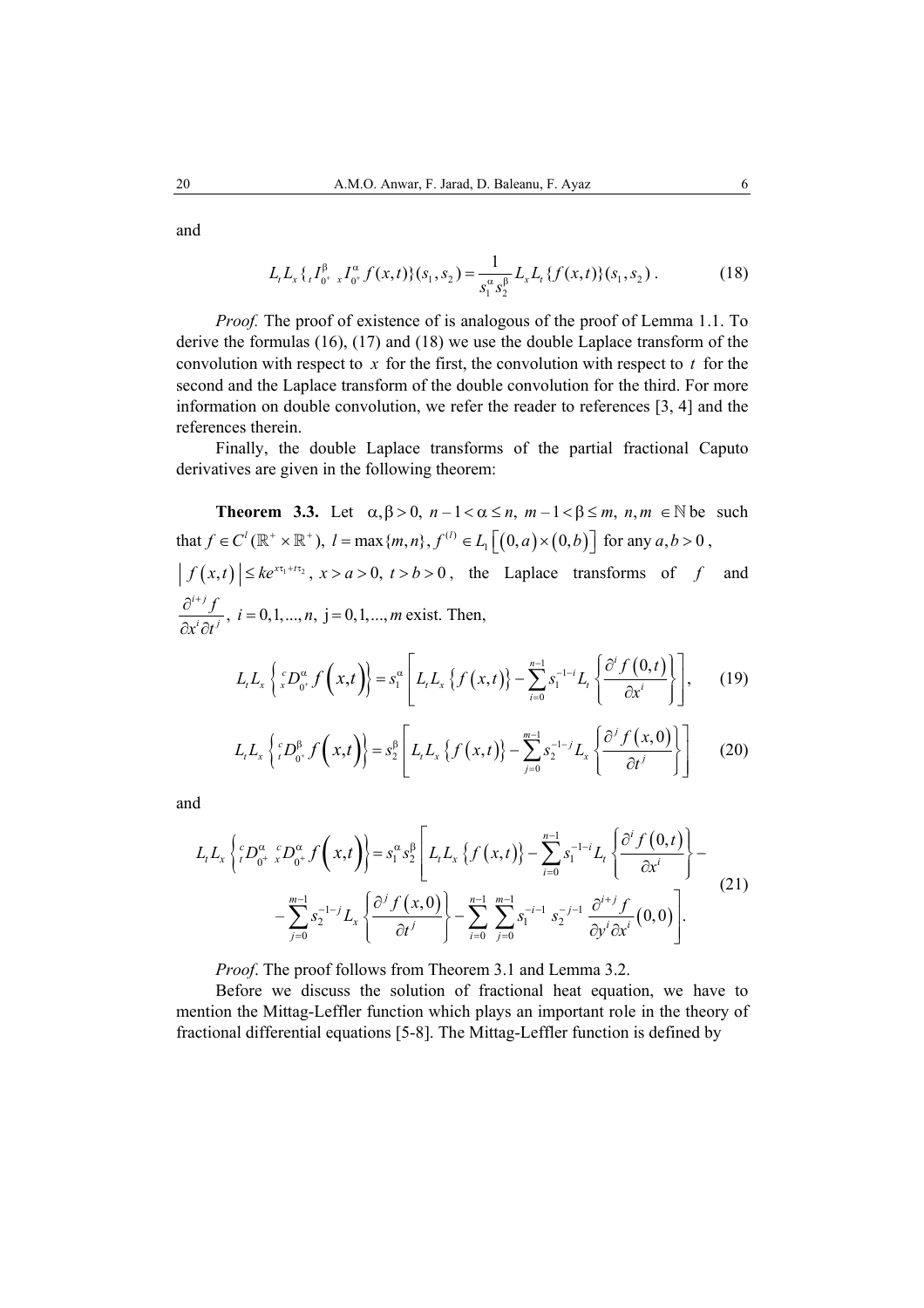$$
E_{\alpha,\beta}(t)=\sum_{k=0}^{\infty}\frac{t^k}{\Gamma(\alpha k+\beta)},\ t,\beta\in\mathbb{C},\ \Re(\alpha)>0.
$$

The Laplace transform of the function  $t^{\beta-1}E_{\alpha,\beta}(\lambda t^{\alpha})$  takes the form

$$
L\left\{t^{\beta-1}E_{\alpha,\beta}\left(\lambda t^{\alpha}\right)\right\}=\frac{s^{\alpha-\beta}}{s^{\alpha}-\lambda},\ \ \text{for}\ \ \left|\lambda\right|<\left|s^{\alpha}\right|.
$$

#### **4. FRACTIONAL HEAT EQUATION**

In this section, we generalize the heat in  $1+1$  dimension to the fractional case corresponding to the time variable, namely, we will consider the following fractional heat

$$
{}_{t}^{c}D_{0^{+}}^{\alpha}u\left(x,t\right)=\frac{1}{\pi^{2}}\frac{\partial^{2}u}{\partial x^{2}}\left(x,t\right) \qquad x>0, \quad t>0\,,
$$
 (21)

with the following initial and boundary values

$$
u(0,t) = 0, \frac{\partial u}{\partial x}(0,t) = \pi E_{\alpha}(-t^{\alpha}) \quad t > 0,
$$
 (22)

$$
u(x,0) = \sin \pi x \qquad x > 0 \tag{23}
$$

where  $0 < \alpha \leq 1$ . We have the following

$$
L_x \{u(x, 0)\} = L_x \{\sin \pi x\} = \frac{\pi}{s_1^2 + \pi^2}, \quad L_t \{u(0, t)\} = L_t \{0\} = 0,
$$
  

$$
L_t \left\{\frac{\partial u(0, t)}{\partial x}\right\} = L_t \left\{\pi E_\alpha \left(-t^\alpha\right)\right\} = \pi \frac{s_2^{\alpha - 1}}{1 + s_2^{\alpha}}.
$$

Applying the double Laplace transforms to both sides of (21), we get

$$
s_2^{\alpha} \left[ L_t L_x \left\{ u(x,t) \right\} - s_2^{-1} \frac{\pi}{s_1^2 + \pi^2} \right] = \frac{1}{\pi^2} \left[ s_1^2 L_t L_x \left\{ u(x,t) \right\} \right] - \frac{\pi s_2^{\alpha-1}}{1 + s_2^{\alpha}}
$$

Thus,  $L_t L_x \{ u(x,t) \} = \frac{\kappa s_2}{\left( s_1^2 + \pi^2 \right) \left( 1 + s_2^{\alpha} \right)}$  $\alpha^{-1}$   $\pi$   $S_2^{\alpha-1}$  $L_{t}L_{x}\left\{ u(x,t)\right\} =\frac{\pi s_{2}^{\alpha-1}}{\left(s_{1}^{2}+\pi^{2}\right)\left(1+s_{2}^{\alpha}\right)}=\frac{\pi}{s_{1}^{2}+\pi^{2}}\frac{s_{2}^{\alpha-1}}{1+s_{2}^{\alpha}}$  $s_1^2 + \pi^2 (1 + s_2^{\alpha}) \quad s_1^2 + \pi^2 (1 + s_1^2)$  $\alpha$ -1 a<sup> $\alpha$ </sup>  $=\frac{\pi s_2^{\alpha-1}}{(s_1^2+\pi^2)(1+s_2^{\alpha})}=\frac{\pi}{s_1^2+\pi^2}\frac{s_2^{\alpha-1}}{1+s_2^{\alpha}}$ . Hence  $u(x,t) = \sin \pi x E_{\alpha} (-t^{\alpha}).$